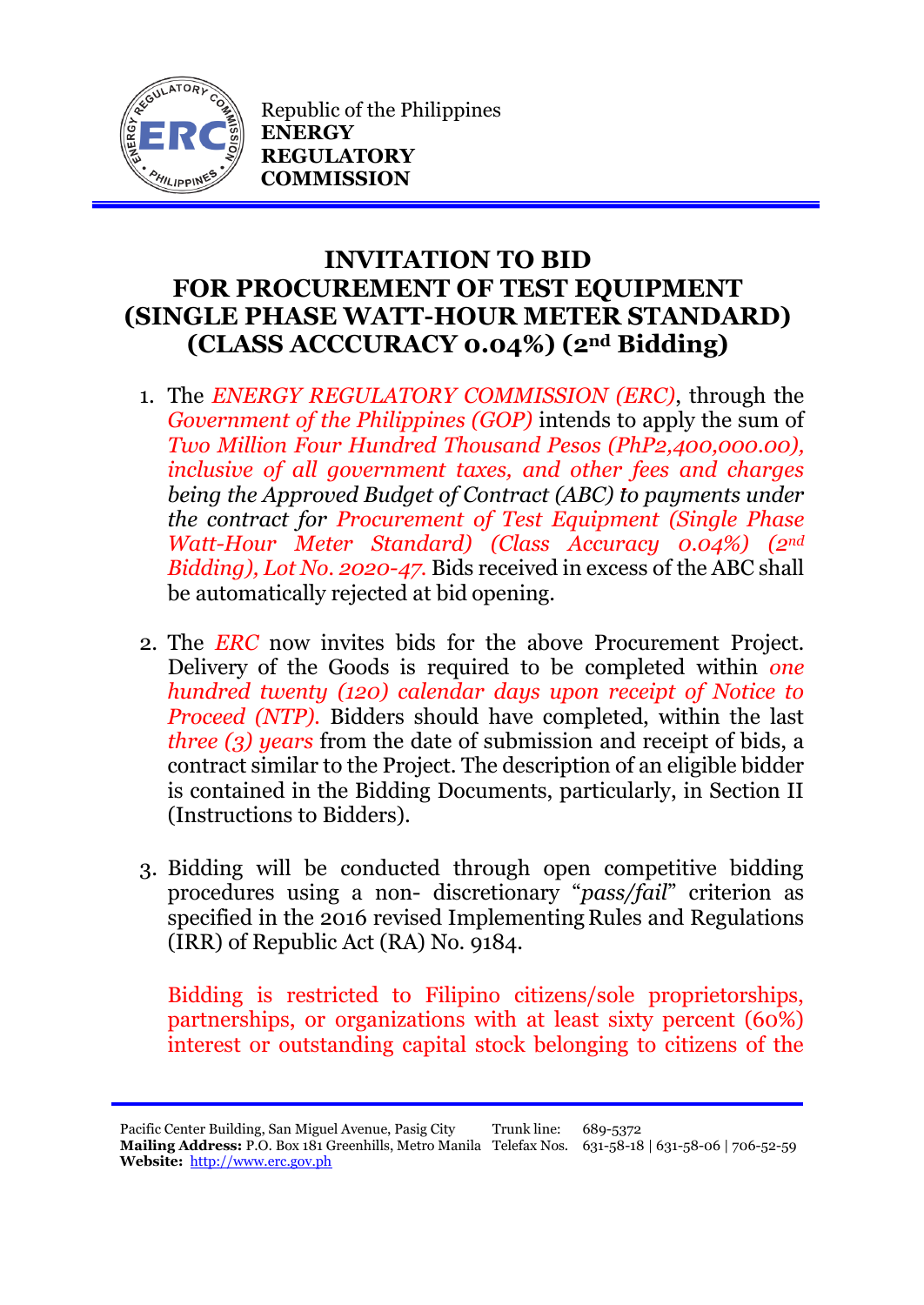Philippines, and to citizens or organizations of a country the laws or regulations of which grant similar rights or privileges to Filipino citizens, pursuant to RA No. 5183.

- 4. Prospective Bidders may obtain further information from *ERC BAC Secretariat* and inspect the Bidding Documents at the address given below during *Monday to Friday, 9:00 A.M. to 4:00 P.M*.
- 5. A complete set of Bidding Documents may be acquired by interested Bidders on *06 December 2020* from the given address and website(s) below *and upon payment of the applicable fee for the Bidding Documents, pursuant to the latest Guidelines issued by the GPPB, in the amount of Five Thousand Pesos (PhP5,000.00)*. The Procuring Entity shall allow the bidder to present its proof of payment for the fees *in person.*
- 6. The *ERC BAC* will hold a Pre-Bid Conference<sup>1</sup> , which shall be open to prospective bidders, on *14 December 2020, 02:30 P.M. through videoconferencing via MS Teams, which can be accessed through:*

https://teams.microsoft.com/l/meetupjoin/19%3ameeting\_NzE3MzBkYWQtZTg4Ni00NDE4LTgyYmUtZjEyYjlhNz JjZjU1%40thread.v2/0?context=%7b%22Tid%22%3a%220f0dac9f-433c-41ba-9f57-42be6fe671a9%22%2c%22Oid%22%3a%22638c224b-aae0-4a1f-95d8-6b417df5646d%22%7d

- 7. Bids must be duly received by the BAC Secretariat through manual submission at the office address indicated below on or before *28* **December 2020, 09:00 A.M.** Late bids shall not be accepted. Bidders are requested to submit one (1) original and one (1) copy of their bids. Bidders are likewise requested to bring the originals of the documents submitted and present the same for comparison during the bid opening.
- 8. All Bids must be accompanied by a bid security in any of the acceptable forms and in the amount stated in **ITB** Clause 14.